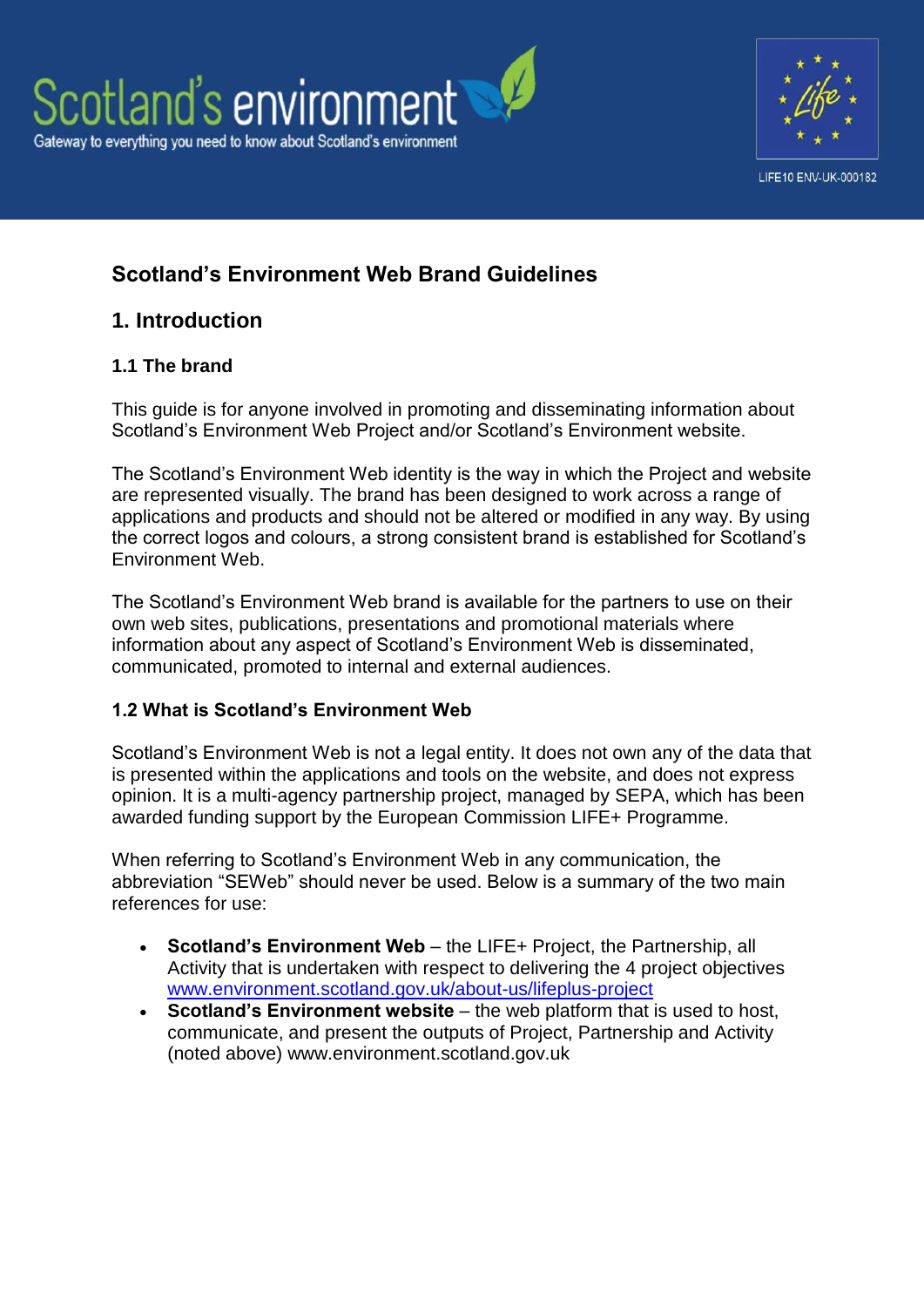



### **1.3 Key Considerations**

As Scotland's Environment Web receives funding from the European LIFE+ Programme, it is obliged to mention the Community support (LIFE+ Programme) in the promotion of the Project in any communication materials.

SEPA is the beneficiary and match funder to the LIFE+ Programme financial support, and its role in managing the Project on behalf of partners should always be referenced, where appropriate.

The following supplementary information about Scotland's Environment Web is recommended for use in supporting text when using the brand e.g. footnotes, notes to editors.

SEPA manages Scotland's Environment Web on behalf of a partnership of key environmental organisations in Scotland [www.environment.scotland.gov.uk/about-us/scotlands-environment-partners](http://www.environment.scotland.gov.uk/about-us/scotlands-environment-partners/)

SEPA has received funding support from the European Commission LIFE+ funding programme to support the delivery of a range of partnership initiatives that will provide a trusted gateway to data and information about the environment, and involve Scotland's Citizens in discussion, monitoring and action to protect and improve the environment.

The LIFE programme is the European Union's funding instrument for the environment, which contributes to the implementation, updating and development of EU environmental policy and legislation.

For further information about the Scotland's Environment Web LIFE funded project [www.environment.scotland.gov.uk/about-us/lifeplus-project](http://www.environment.scotland.gov.uk/about-us/lifeplus-project/)

For any audio-visual material, the credits at the beginning or at the end, should include an explicit and readable mention of the LIFE+ funding support (e.g. "with contribution of the LIFE+ financial instrument of the European Community")

#### **1.4 Queries**

For any queries relating to this guidance and/or the use of the Scotland's Environment Web brand (logos and icons), please contact : [seweb.administrator@sepa.org.uk](mailto:seweb.administrator@sepa.org.uk)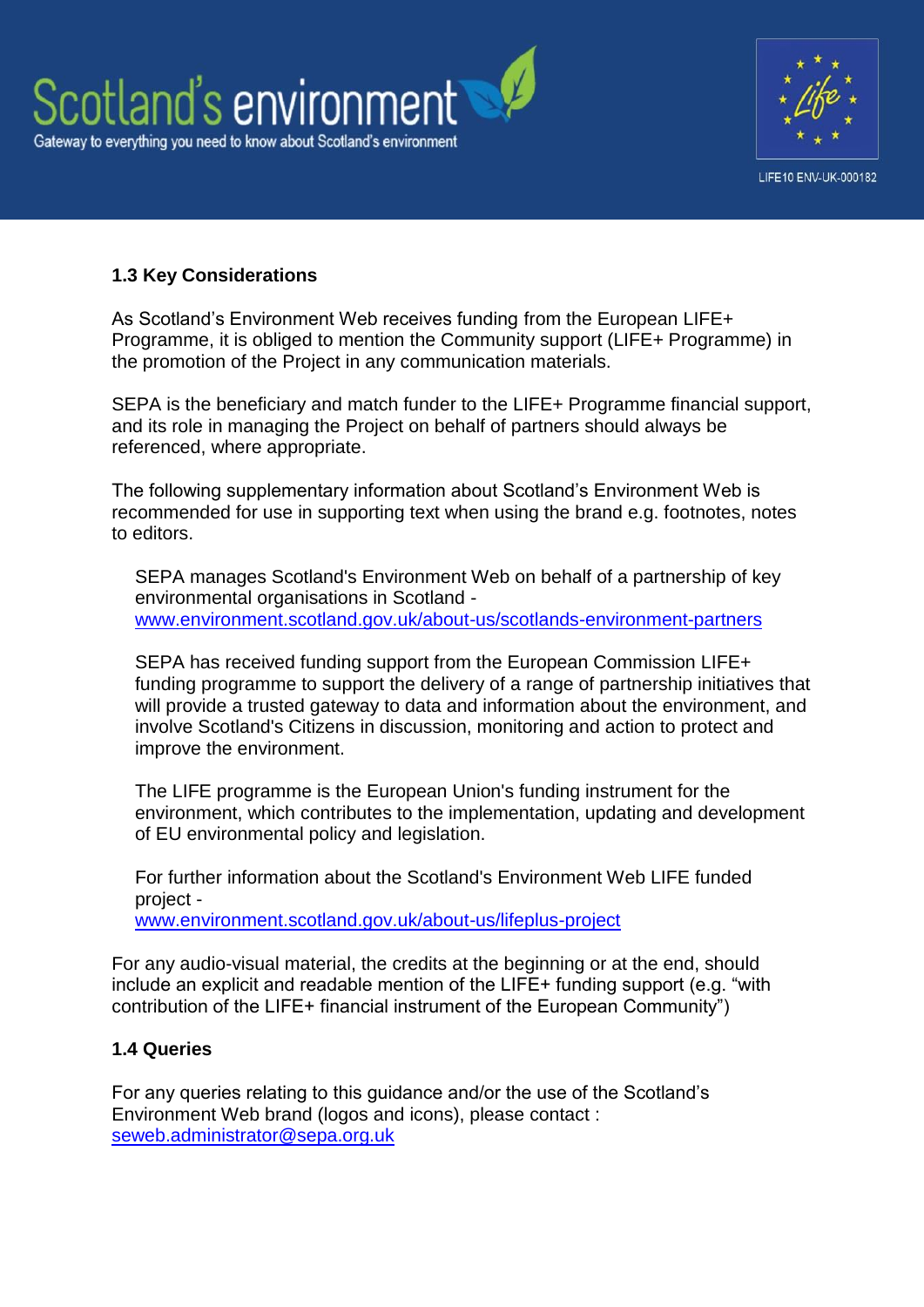

# **2. Scotland's Environment Web Logo**

The logo is the main element of the Scotland's Environment Web brand. It is designed to convey the principal focus of the Project and the website. The following examples show the recommended use of colour. They provide a guide to reproducing the logo on white and coloured background. The logo colours should never be replaced by other colours.

The full logo on either the blue or white background



If the logo must be in monochrome, it should be displayed like this:





The logo colours must not be reversed:

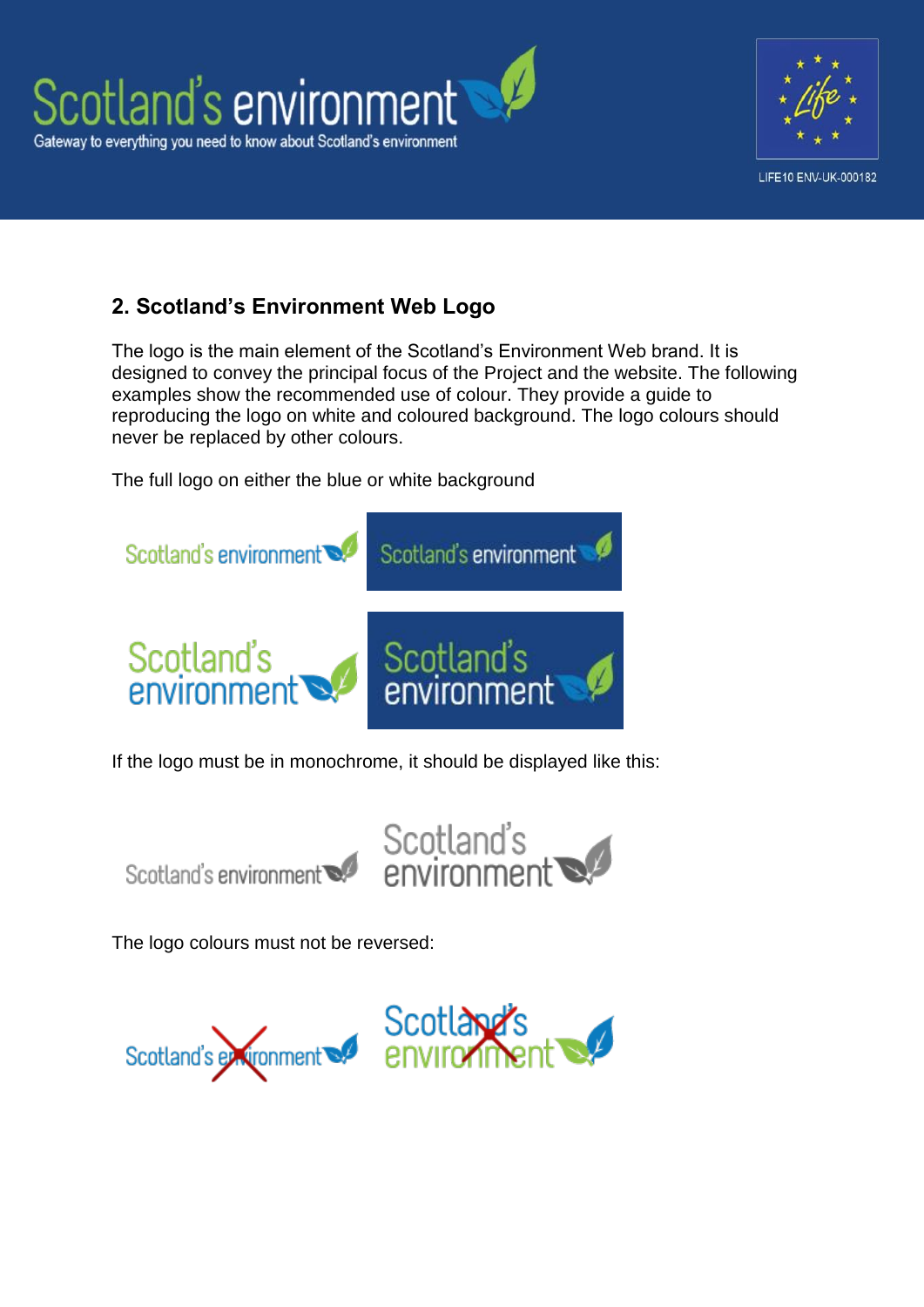

# **3. Scotland's Environment Web colour pallete**

The logo colours of Scotland's Environment Web are blue and green, and should wherever possible appear on a white background.

The logo colours can be achieved by using the Pantone colour references or by fourcolour process:

| Pantone 660 C                                                | Pantone 368 C                                                |
|--------------------------------------------------------------|--------------------------------------------------------------|
| <b>CMYK</b>                                                  | <b>CMYK</b>                                                  |
| Cyan: 95%<br>Magenta: 36%<br>Yellow: 0%<br><b>Black: 25%</b> | Cyan: 29%<br>Magenta: 0%<br>Yellow: 66%<br><b>Black: 23%</b> |
| <b>RGB</b>                                                   | <b>RGB</b>                                                   |
| <b>Red: 10</b><br><b>Green: 123</b><br><b>Blue: 191</b>      | Red: 140<br><b>Green: 197</b><br><b>Blue: 66</b>             |
| <b>Hex</b>                                                   | <b>Hex</b>                                                   |
| #0a7bbf                                                      | #8cc542                                                      |
| <b>Websafe</b>                                               | <b>Websafe</b>                                               |
| #0066cc                                                      | #99cc33                                                      |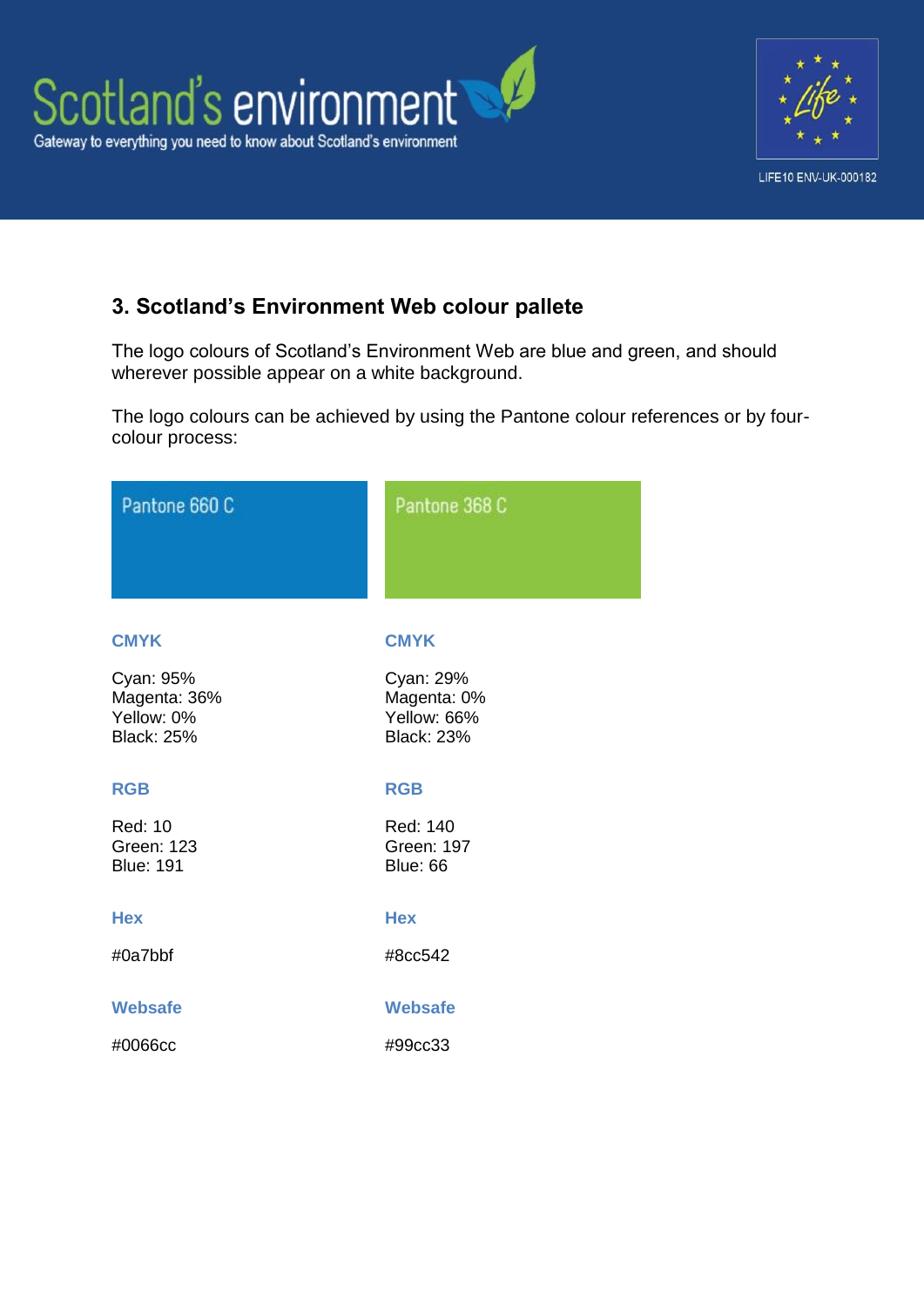



# **4. Logo elements**

## **4.1 Logo Orientation**

The logo should never be displayed in any other orientation from what is provided:



### **4.2 Logo aspect ration**

The ratio of the logo must be preserved and not distorted in any way. When resizing, care must be taken to lock the aspect ratio so that it is neither condensed nor expanded:





## **4.3 Minimum logo size**

The logo should never be reproduced so small that the type is unreadable. The minimum acceptable size for the logo is 30x19mm (223x140 pixels):



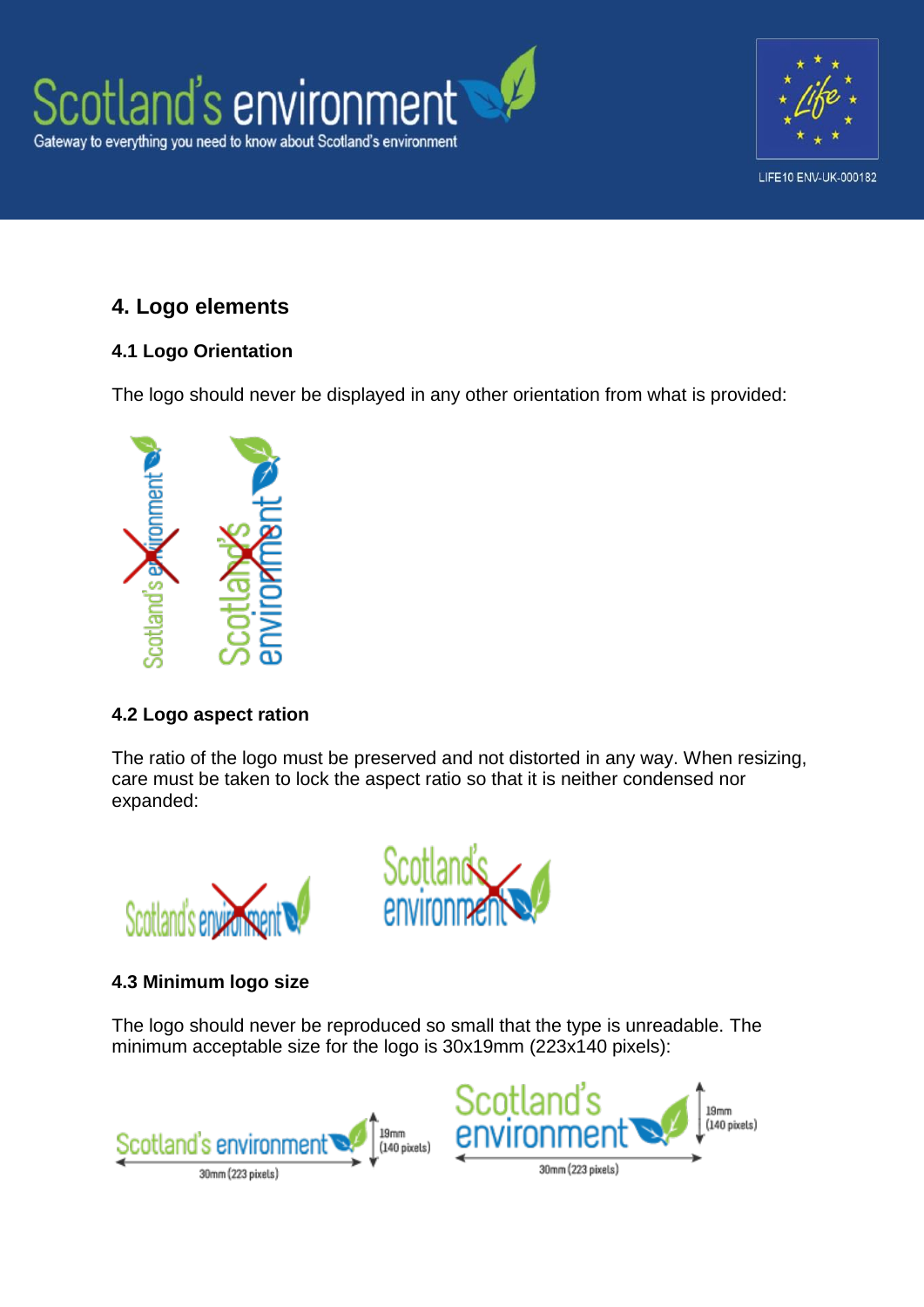



If a smaller logo representing Scotland's Environment Web is required, it is recommended that the "Scotland's Environment Leaves" logo is used (clearly referencing Scotland's Environment Web / website in the accompanying text)



### **4.4 Minimum clearance space for logo**

A clear space should be maintained around the logo at all times to ensure it stands out. No other elements should appear in this clear space. A rough guideline for the minimum amount of clear space to leave would be the height of the letter S in Scotland, though more clear space can be left as required.



# **5. Use of the logo**

The logo should be used consistently across all Scotland's Environment Web promotional materials and should always be accompanied by the Scotland's Environment website address (explicitly as text and, if appropriate, as an embedded hyperlink within the logo)

[http://www.environment.scotland.gov.uk](http://www.environment.scotland.gov.uk/)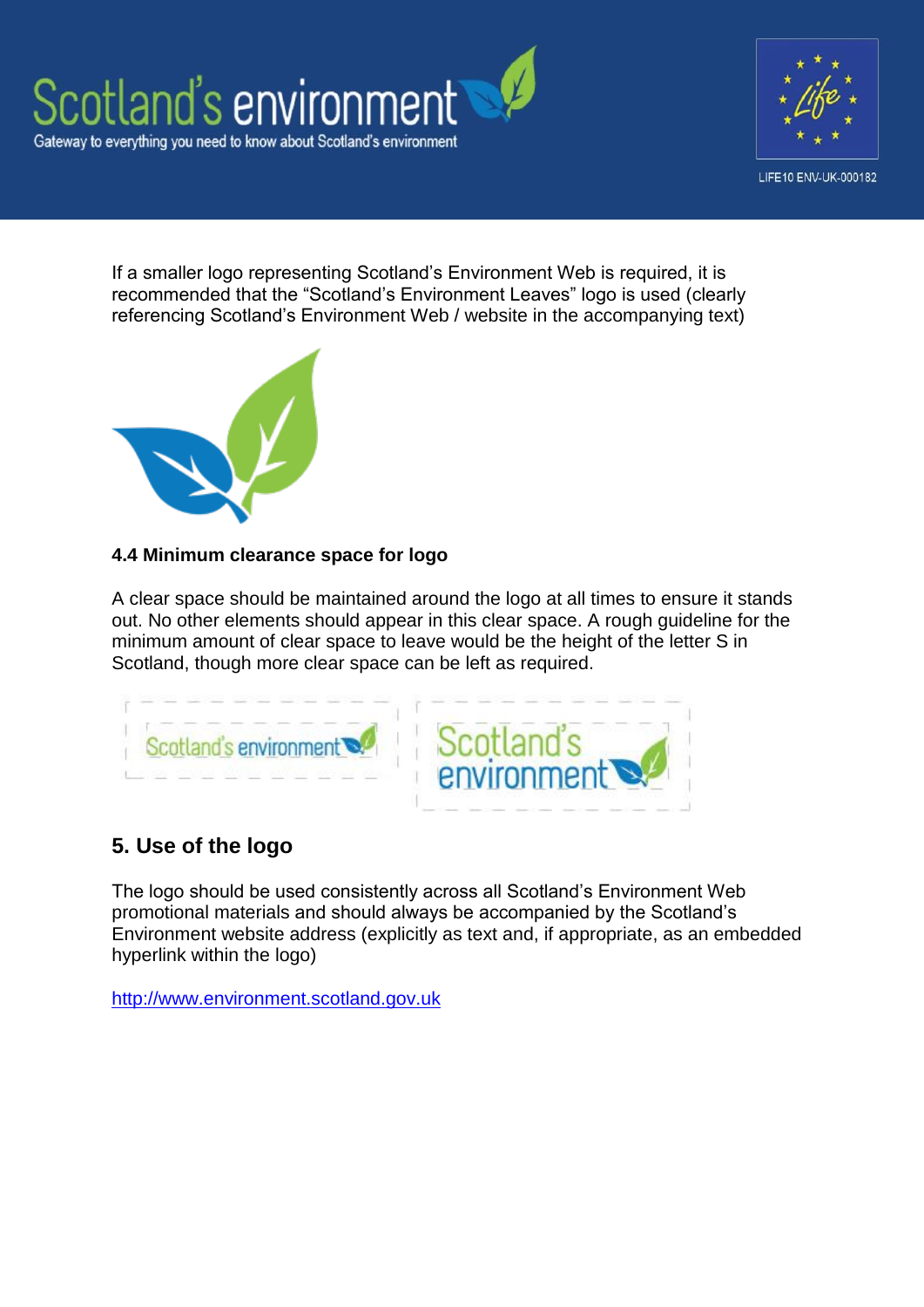

### **5.1 European Commission LIFE+ logo**

As Scotland's Environment Web receives funding support from the European Commission LIFE+ Programme, the LIFE logo should always be included in any presentations, promotional material, and dissemination of information where the Scotland's Environment Web logo is used.



LIFE10 ENV-UK-000182

#### **5.2 Partner identities**

Scotland's Environment Web is a [partnership project](http://www.environment.scotland.gov.uk/about-us/scotlands-environment-partners/) and all products/applications on the website are derived from data and information that has already been published and provided to the Project by partner organisations. Partner organisations are encouraged to promote the project and the website wherever possible, and use the Scotland's Environment Web logo in conjunction with their own brand/identities, as considered appropriate.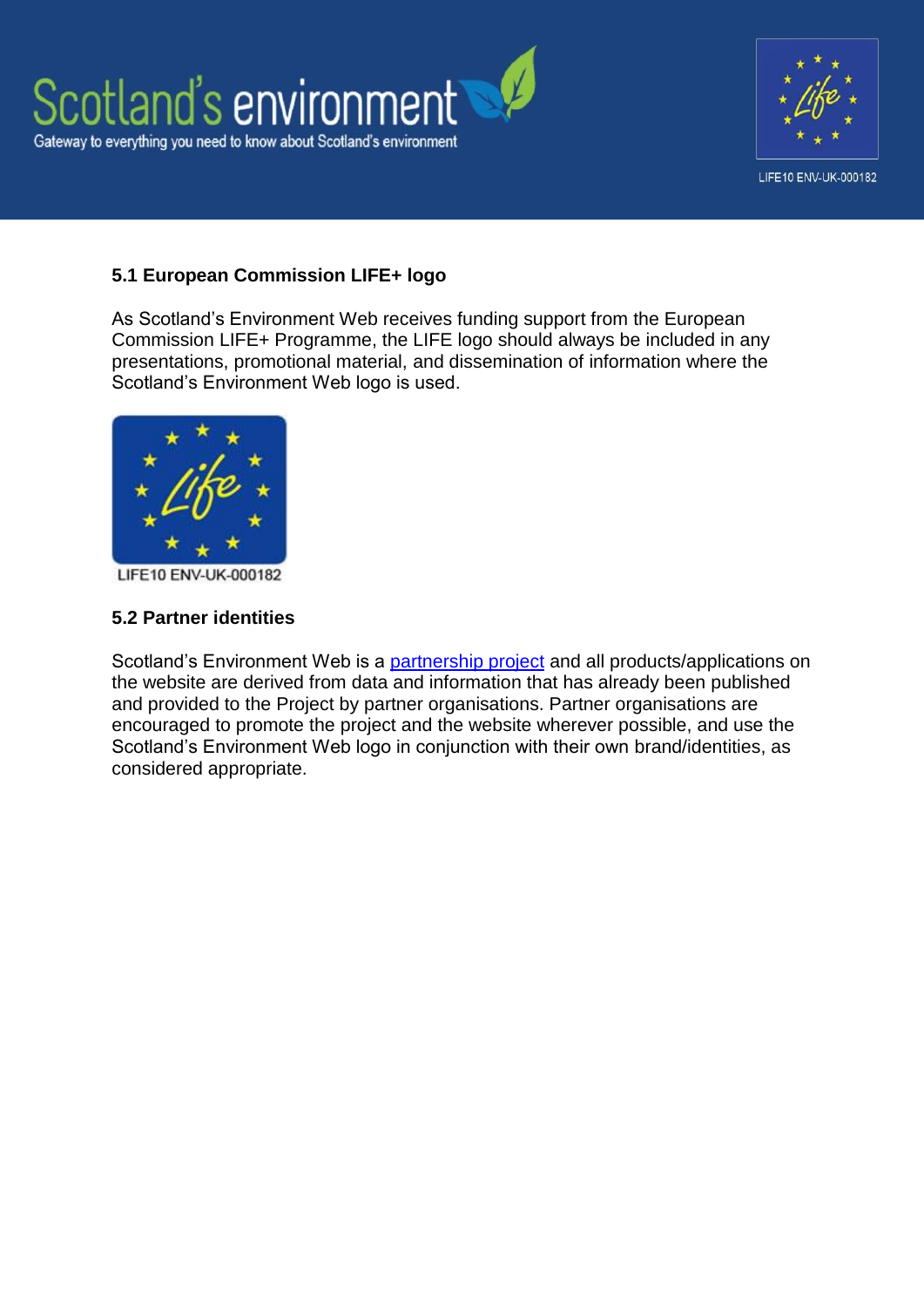



#### **5.3 Product and website icons**

Scotland's Environment Web has also produced a series of icons that can also be used along with the Scotland's Environment Web logo, to promote specific products, applications and website pages. These icons are also being used throughout the website to help users navigate between pages and applications For example:



These icons should be used with the relevant web link to take users directly to the web page that the icon and supporting communications information is referring to.

All logos and icons can be downloaded from Scotland's Environment website (under the "Scotland's Environment Web – logos and icons" tab):

[www.environment.scotland.gov.uk/about-us/how-to-use-this-website](http://www.environment.scotland.gov.uk/about-us/how-to-use-this-website/)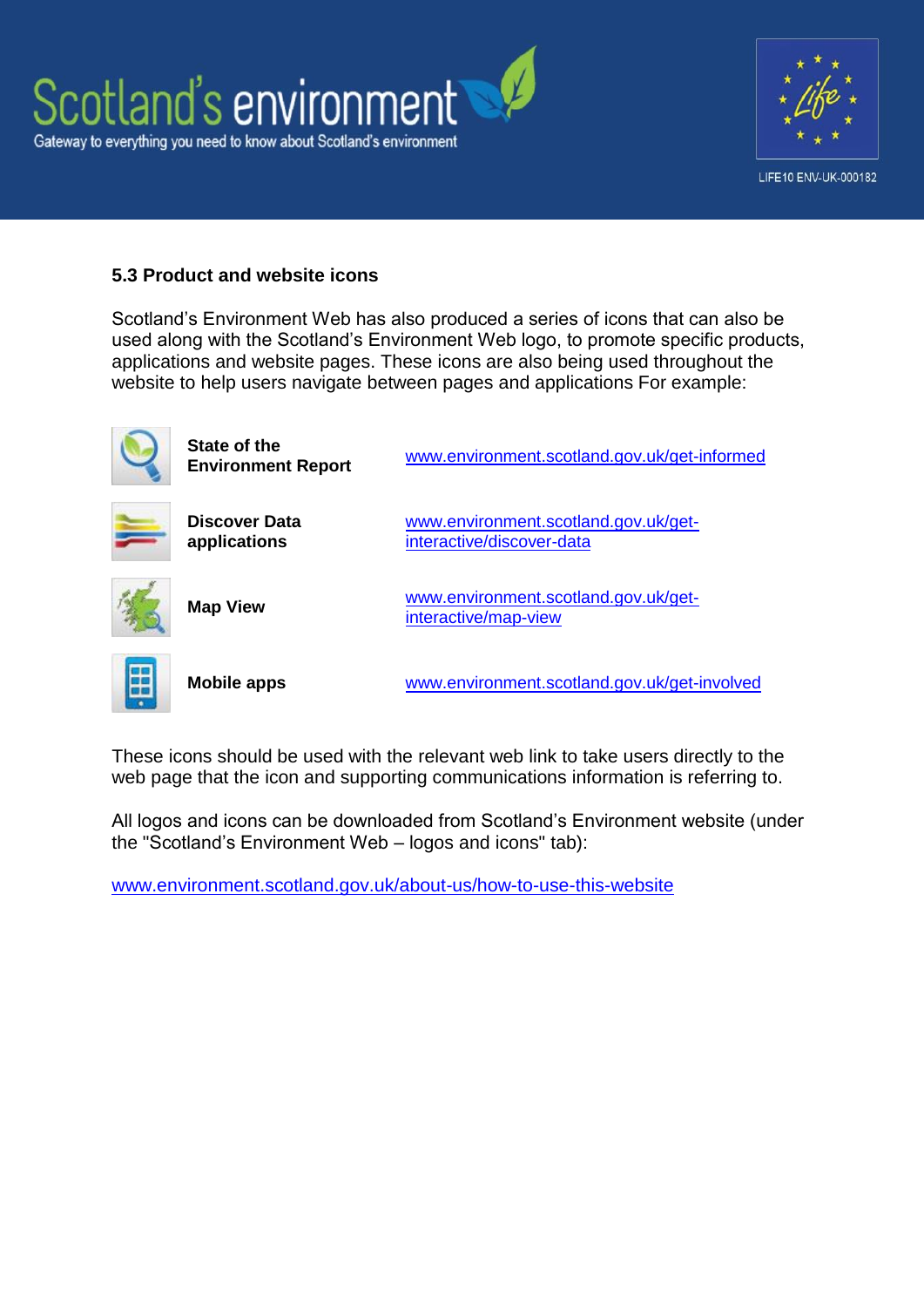



### **6. Scotland's Environment Web typestyles**

When presenting Scotland's Environment Web identity on any designed documents the following typestyles may be used.

#### **Logo**

#### *Melbourne*

```
ABCDEFGHIJKLMNOPQRSTUVWXYZ
abcdefghijklmnopgrstuvwxyz
0123456789
```
### **H1**

*Trebuchet MS*

```
ABCDEFGHIJKLMNOPQRSTUVWXYZ
abcdofghijklmnopgrstuvwxyz
0123456789
```
### **H2, H3 & Body**

*Arial*

```
ABCDEFGHIJKLMNOPQRSTUVWXYZ
abcdefghijklmnopqrstuvwxyz
0123456789
```
### **7. PowerPoint slides**

When referencing Scotland's Environment Web in PowerPoint presentations, please use the Scotland's Environment Web logo, website address and any relevant icons (as noted above).